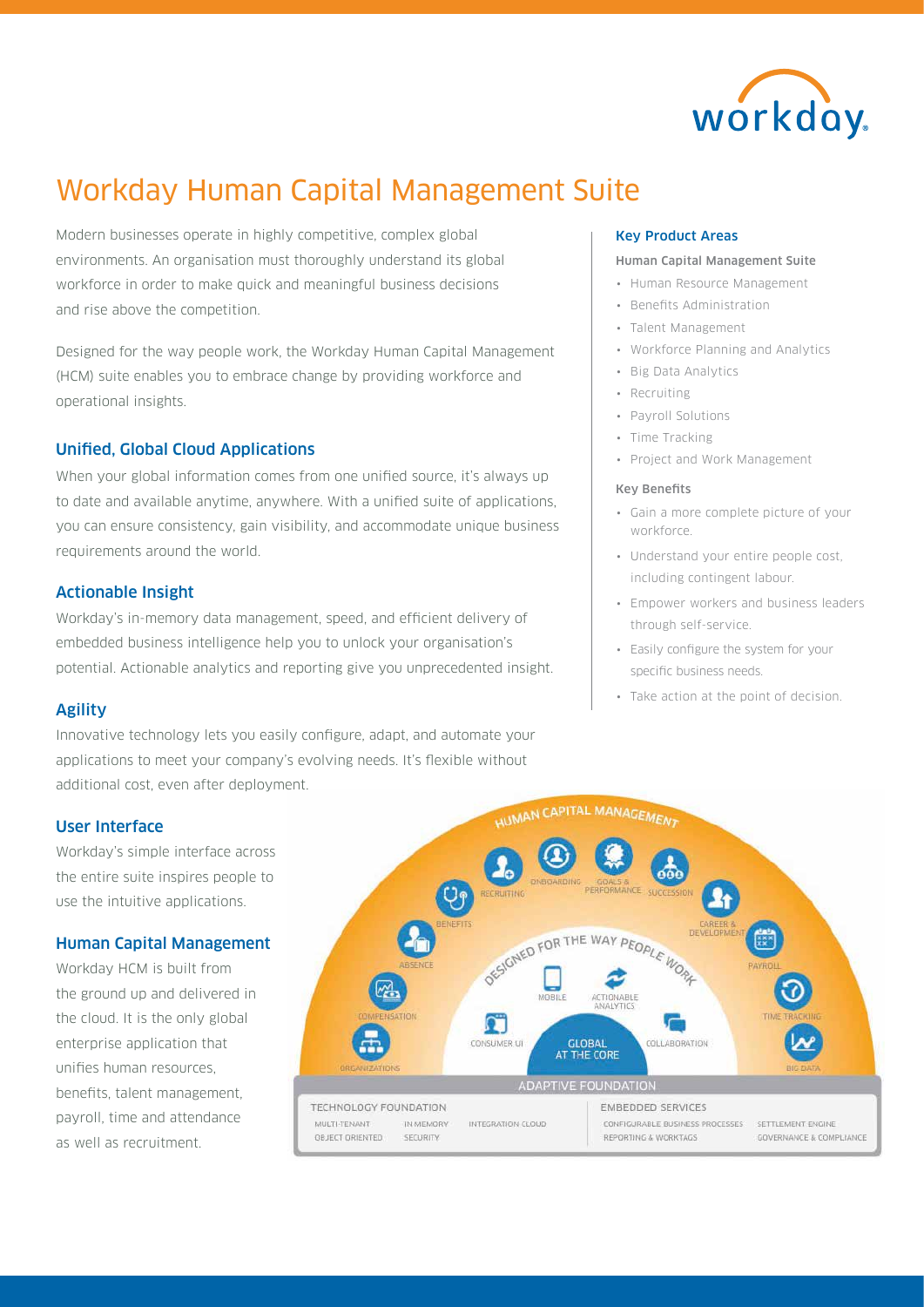### Human Resource Management

Workday HCM offers intuitive, self-service capabilities that help you to organise, staff and pay your global workforce. As changes occur with business circumstances and requirements – including organisation structures, business-process rules, worker assignments, and reporting priorities – they are immediately updated in Workday.

Workday Human Resource Management lets you establish global consistency but allows for local variation. You get meaningful business insight across borders and throughout business processes.

Workday Compensation helps you to manage employee compensation by consolidating information across multiple plans, teams and geographies.

Workday Absence has an easy-to-use, intuitive interface that allows you to access and process absence information.

# Benefits

Workday Benefits Administration lets you define, manage and adjust benefits plans to meet your unique business requirements. You can track employee-data changes within Workday HCM and update benefit providers automatically through Cloud Connect for Benefits. Your organisation can manage health, insurance, spending accounts, health savings accounts, retirement savings plans, flex plans and additional benefits from a single, unified system.

"With Workday, I have a single application that works everywhere on the globe."

– Mike Zill, CIO, CareFusion



# Talent Management

Achieving your goals and objectives depends on the quality of the people in your organisation. Workday Talent Management gives you the tools to improve the way you manage, develop, align and reward your employees.

Workday Onboarding reduces administration and cuts cost by helping new workers to assimilate quickly into the organisation.

Workday Goal Management helps organisations to create and manage meaningful goals that align and focus the workforce. Workers become more engaged and motivated because the system's transparency lets them see how their work is linked to the organisation's success.

Workday Performance Management offers accurate, real-time insight into the performance, skills and development needs of the workforce.

Workday Succession Planning provides the tools you need to identify the best people across your organisation so that you can engage and develop those with high potential. You can also avoid critical leadership gaps and prepare the organisation for the future.

Workday Career and Development Planning allows employees to take greater control of their careers by giving them the insight and tools to move ahead.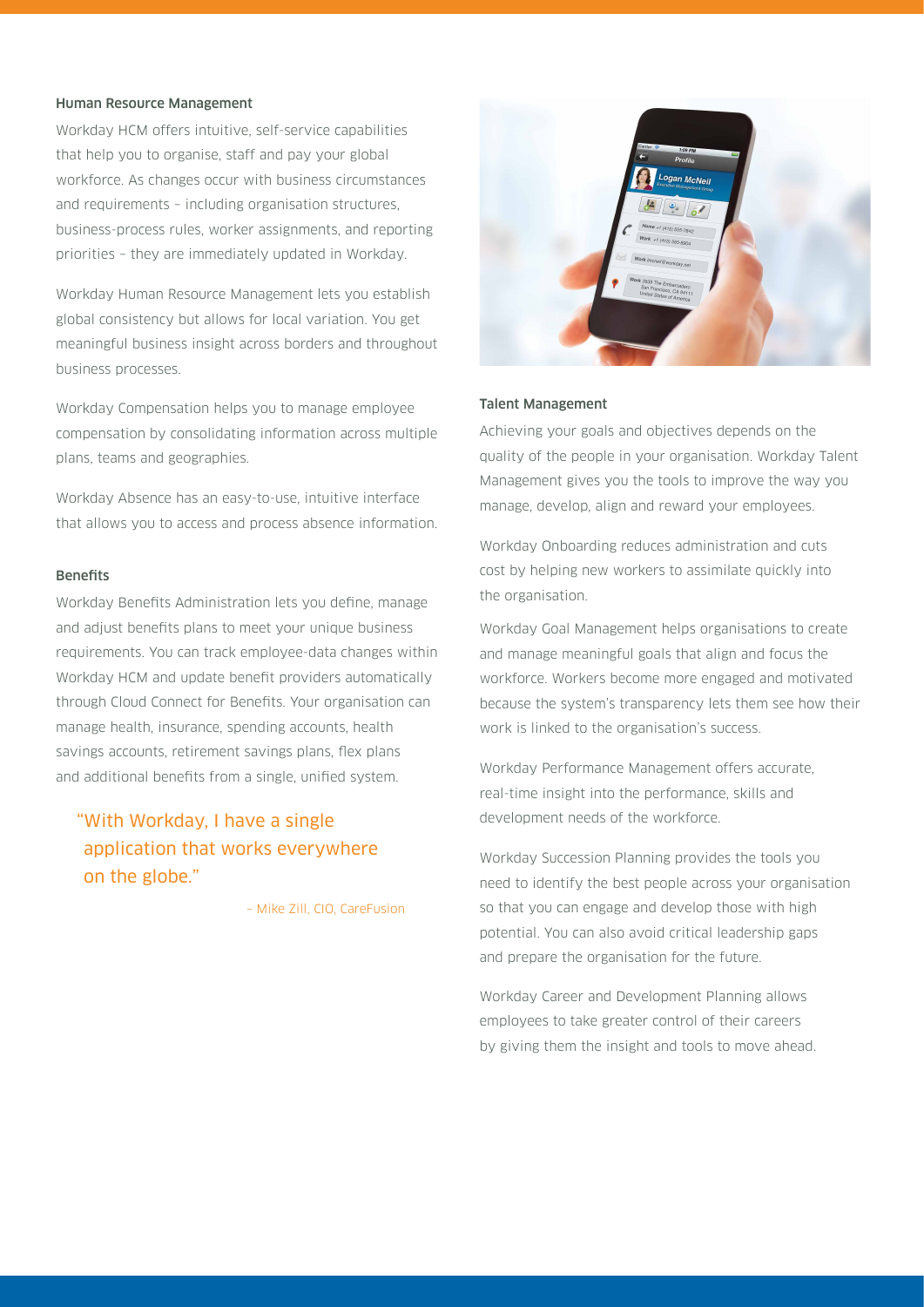# Workforce Planning and Analytics

By providing a complete, actionable and dynamic picture of your talent supply and demand, Workday Workforce Planning and Analytics empowers business leaders to make better, more informed decisions on critical business issues. Gain insight into the cost, capacity, capability and quality of your people to optimise your resources and define the right strategies to achieve your organisation's goals. With Workday, you can segment roles and positions, analyse capacity and capability gaps, identify talent pools and take direct action in recruiting, succession, development and performance programs.

### Project and Work Management

Workday allows companies to focus on all the critical components that make a company successful: people, business resources and work.

By combining these elements, management can see what makes a team or a project successful and the areas of the company that are weak or struggling. The tools make it easy to find ways to improve effectiveness throughout the entire organisation.

Unlike traditional bolt-on project-management systems or work-management systems, Workday Project and Work Management is seamlessly unified with the rest of the Workday suite of applications. As a result, companies can efficiently plan, staff, track, manage and analyse what's needed to accomplish key initiatives.

### Recruiting

Workday Recruiting will help organisations to achieve true visibility across the entire talent-acquisition process and acquire the best talent.

Workday Recruiting will provide the hiring team with greater visibility, configurable workflows and a positive candidate experience. This information is accessible anytime, anywhere. It enables better collaboration and communication between team members to accelerate the hiring process.

# Payroll Solutions

#### Workday Payroll

Workday Payroll is designed to address the full spectrum of enterprise payroll needs for US and Canadian companies. The flexible application allows complete control over payroll processes, data and costs.

Workday Payroll's powerful calculation engine supports unlimited pay groups and pay runs. Companies can retrieve and act on payroll data immediately to recalculate payroll as many times as needed. Configurable security allows business partners outside of payroll to give input and view results before payroll completion.

The application's built-in analytics allow users to set up comprehensive audits that are embedded into payroll results, and drill into audit alerts to investigate. Companies can run an unlimited number of reports and audits on payroll data and immediately get the insight they need.

# Cloud Connect for Third-Party Payroll

Organisations know that they will connect efficiently and securely to their third-party payroll applications and to global payroll providers.

Cloud Connect for Third-Party Payroll makes it simple for your payroll department to integrate with third-party payroll providers. Customers can use pre-built integrations from Workday partners who build, maintain and update them.

"We really wanted to have a platform to take HR management and talent management to the next level. We knew that we needed a system that provided ease of use and scalability, not just from a user standpoint, but also in terms of building analytics and making better decisions for the company. Workday provides the platform for that."

– Mike McNamara, CEO, Flextronics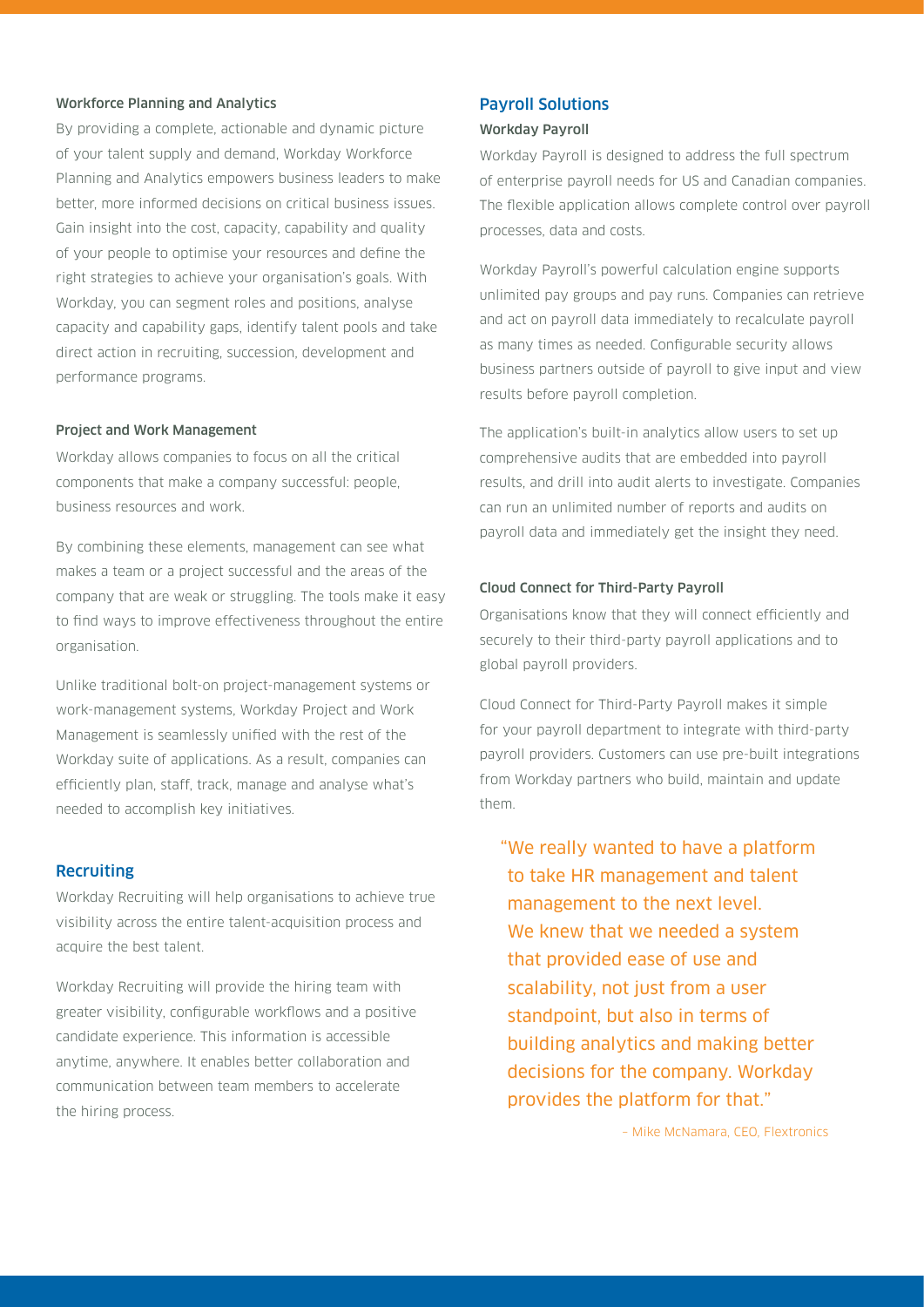# Time Tracking

Workday Time Tracking works seamlessly with Workday Human Capital Management (HCM), Payroll, and Project and Work Management to provide a simple user experience accessible via the Internet and mobile devices. Workday Time Tracking lets workers check in and out or enter time easily from any mobile device or web browser. Organisations can reduce labour costs, minimise compliance risks and increase worker productivity.

"Agility is key in people-centric businesses. We no longer have to limit our business strategies by the inflexibility of our systems."

– VP of HR, H.B. Fuller Company

# Big Data Analytics for HCM

Organisations can use Workday Big Data Analytics to combine Workday data with multiple non-Workday data sources. These include unstructured data and large volumes of data, which provide comprehensive insight to help to improve decision-making. Unified with the rest of Workday, the application will provide additional insight and takes advantage of a single-platform security model and user experience.

Workday Big Data Analytics decreases the time and effort of deployment by providing pre-built analytic templates that address key business issues faced by HR and Finance. These templates address questions ranging from workforce planning, retention and diversity to pay-for-performance, compensation and payroll-cost analysis.